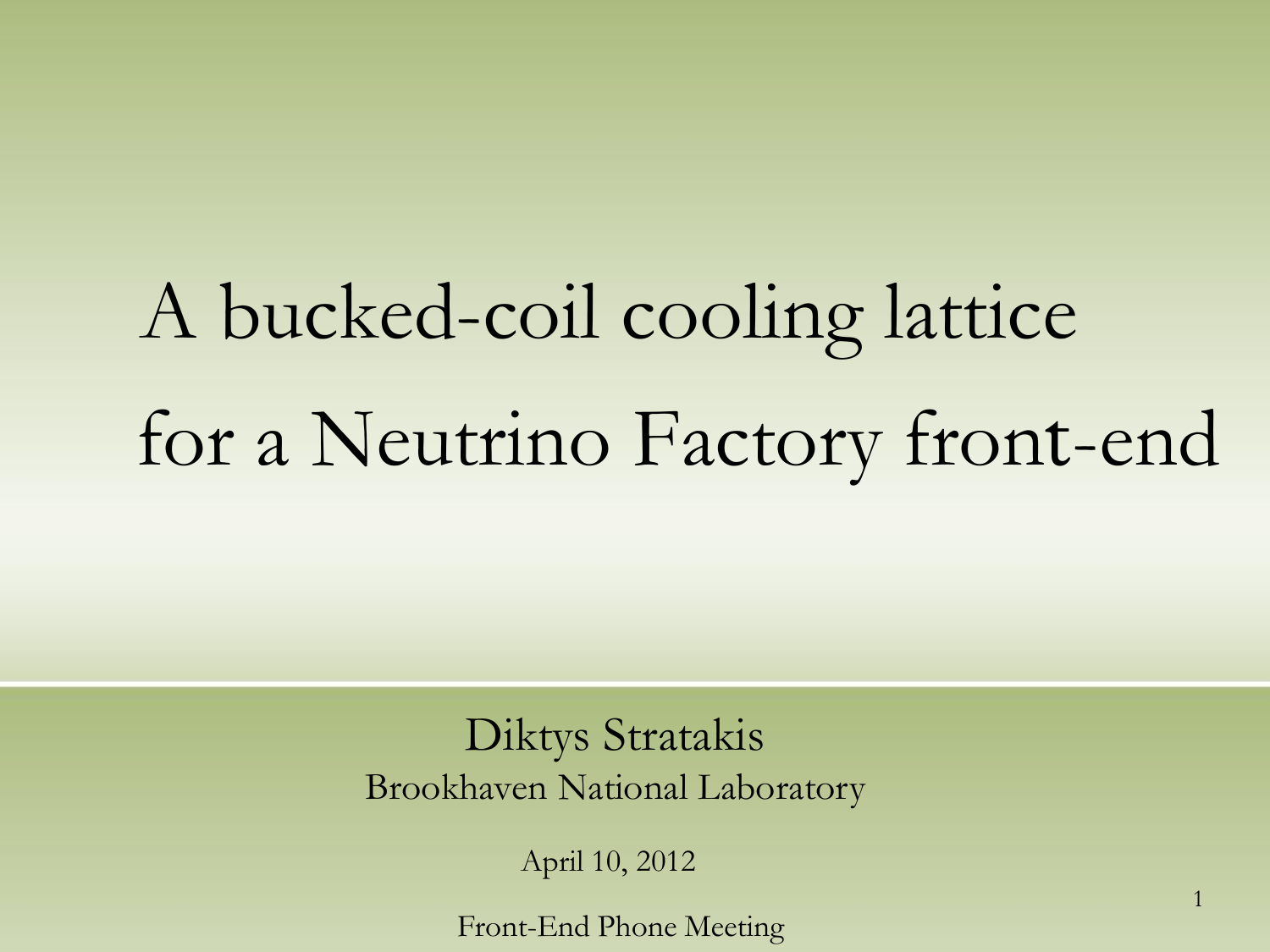# Outline

- Motivation
- Bucked coil lattice
- ICOOL simulations
- G4BL simulations
- Outlook
- Summary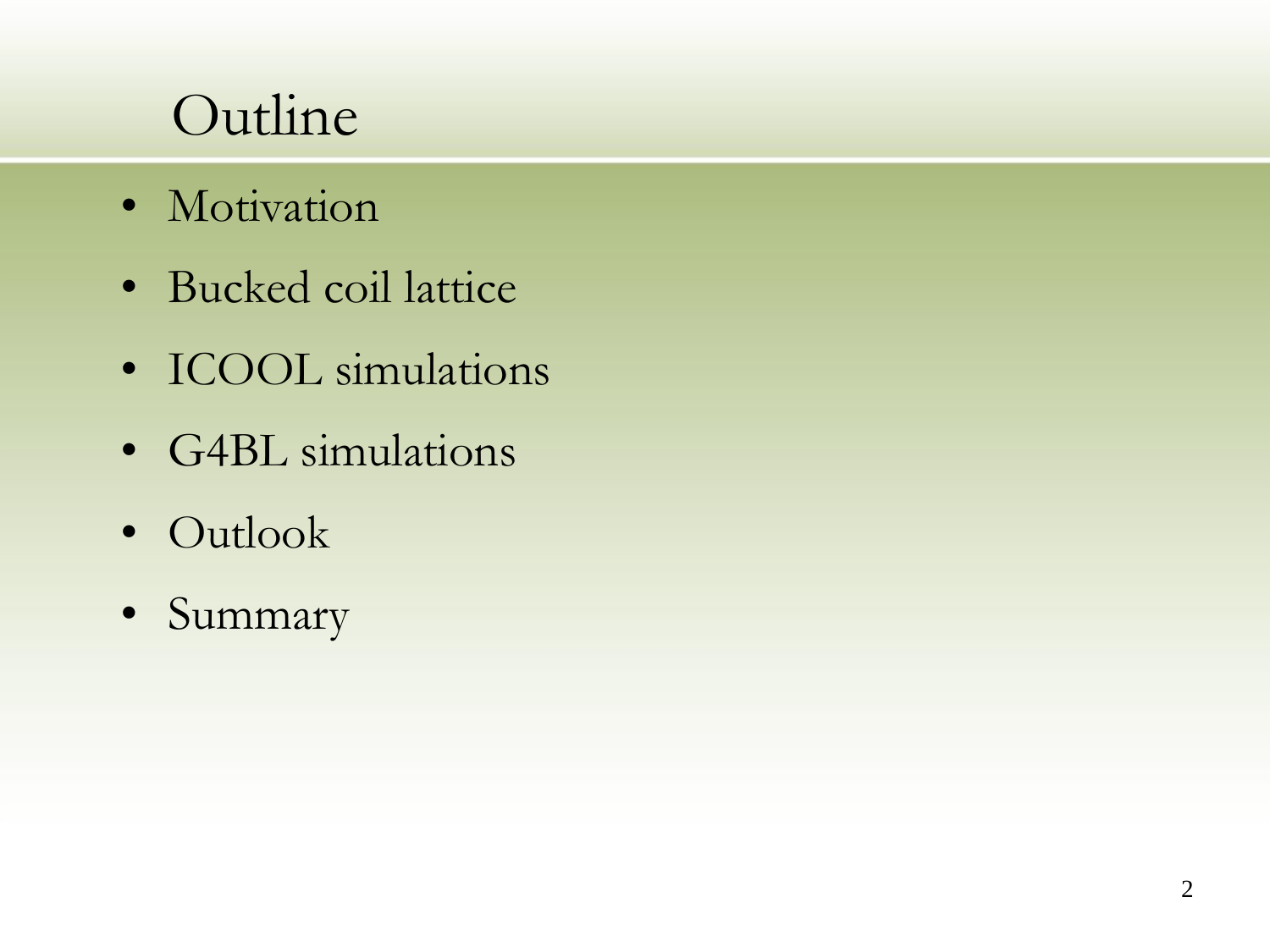#### Motivation

- The existing cooling scheme for the Neutrino Factory (NF) front-end (FE) requires rf cavities to operate within 2-3 T magnetic fields.
- Experiments suggest that rf cavities may experience problems when they operate in such high fields.
- This study examines a cooling channel based on bucked coils that reduces substantially the B-field inside the cavity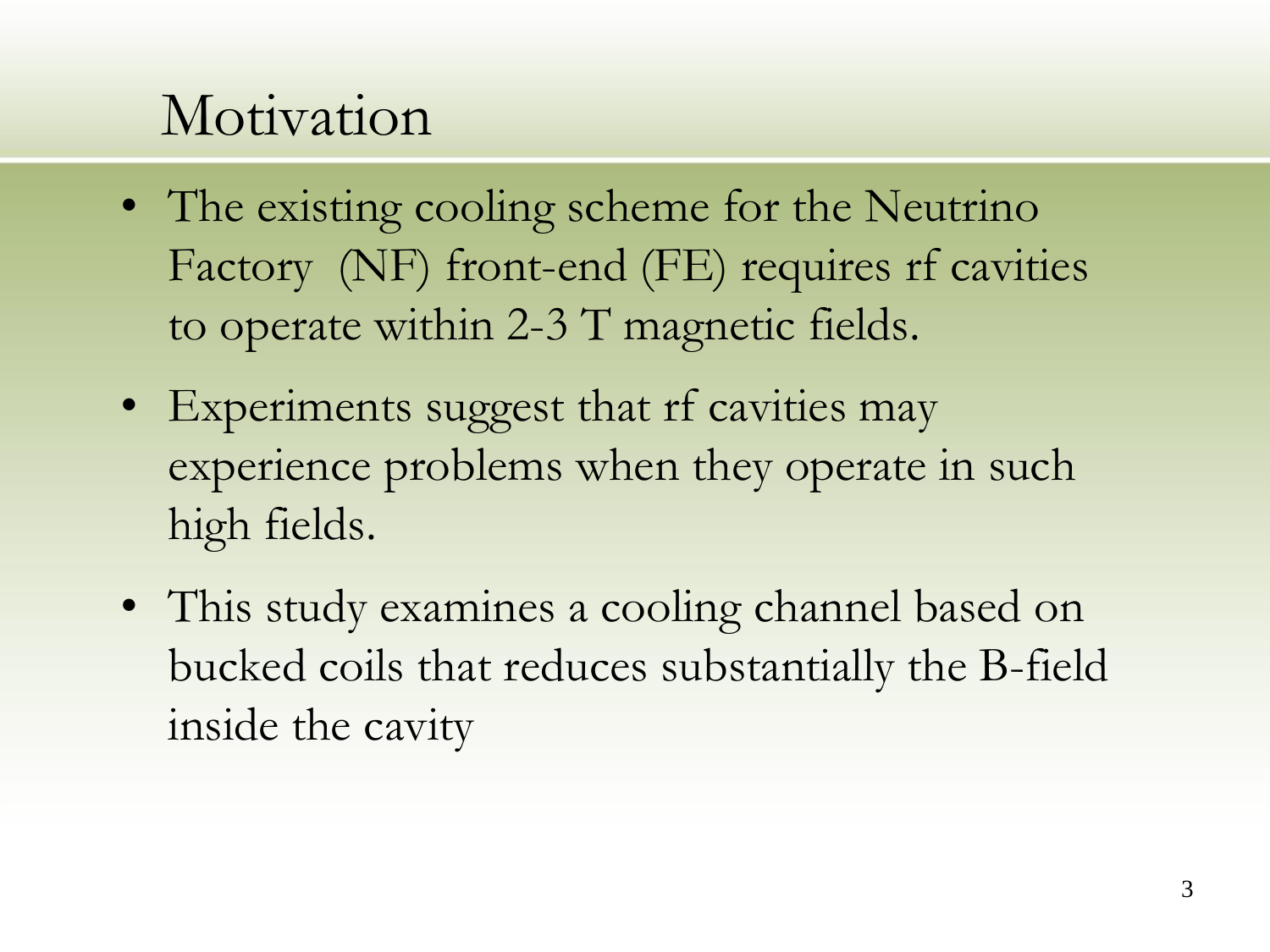## Bucked Coils Cooling Scheme (1)



BC-II 97.20 77.14 1.05

BC-III 87.48 66.72 1.05

BC-IV 132.0 99.26 0.9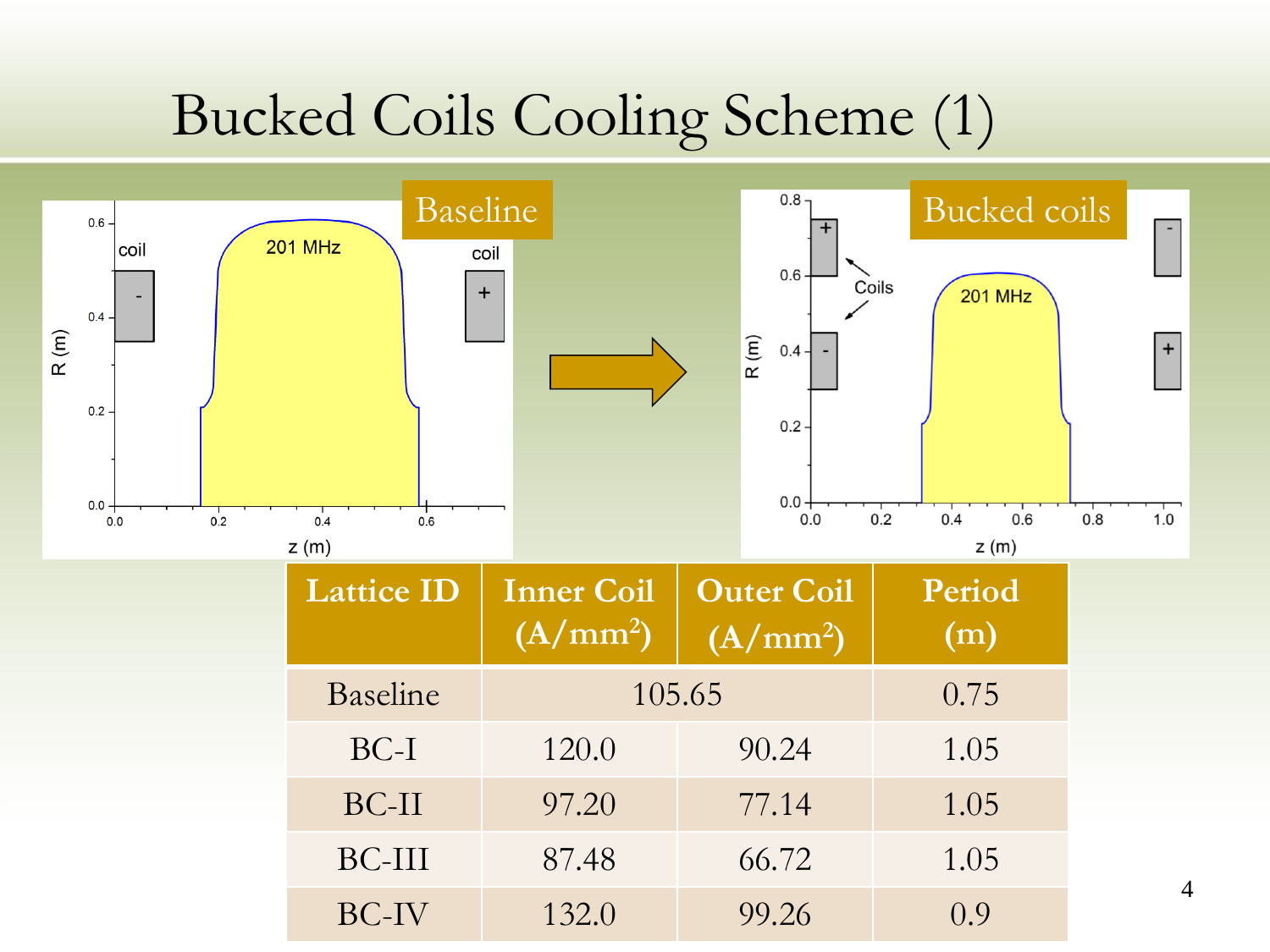#### Bucked Coils Cooling Scheme (2)



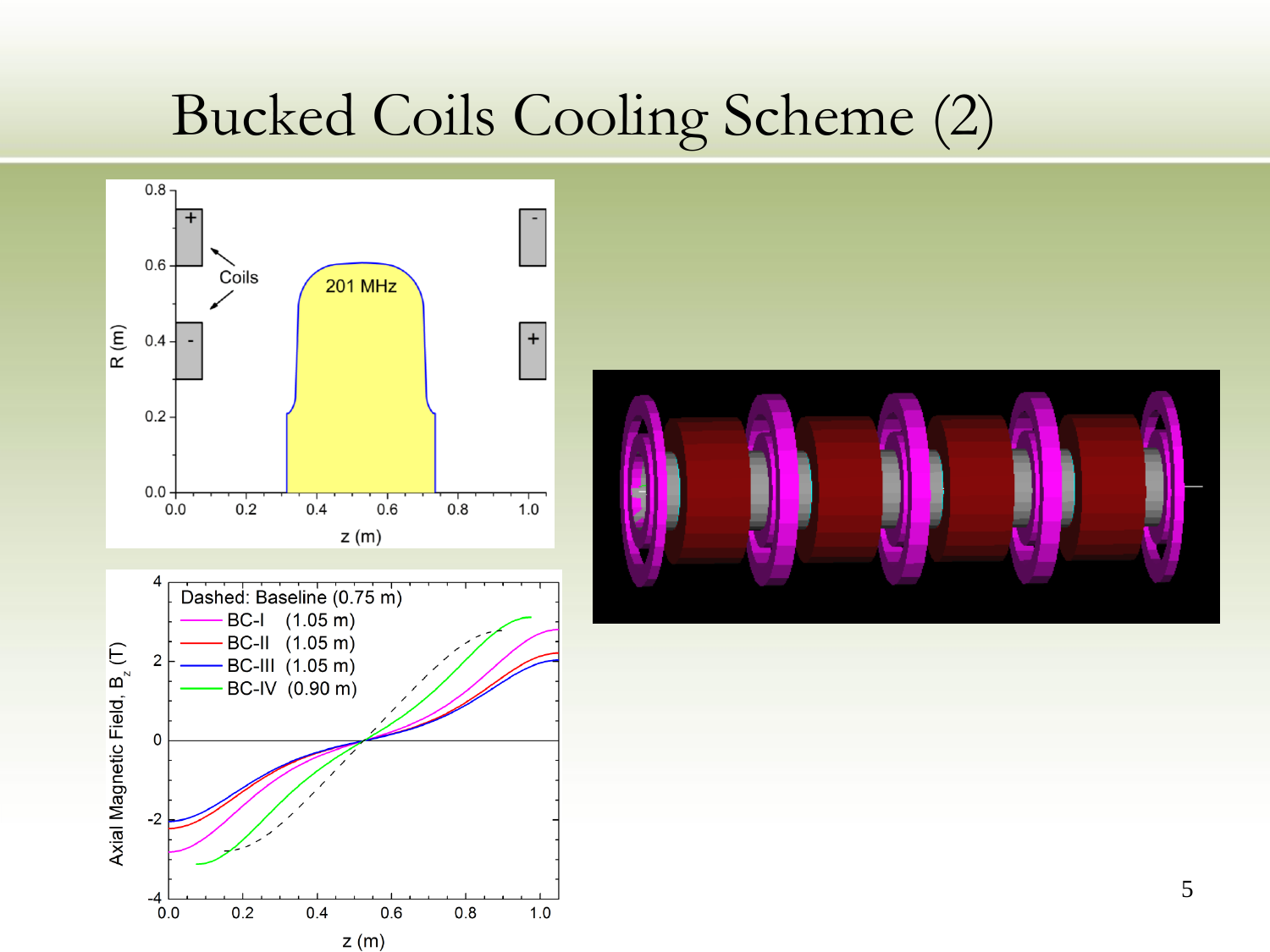## Simulation Details

- The capture, buncher and rotator sections are left as the baseline.
- Bucked coils are only implemented in the cooler
- I used ICOOL v. 3.28 and G4BL v. 2.10
- 5000 particles
- I run simulations once. Work is preliminary!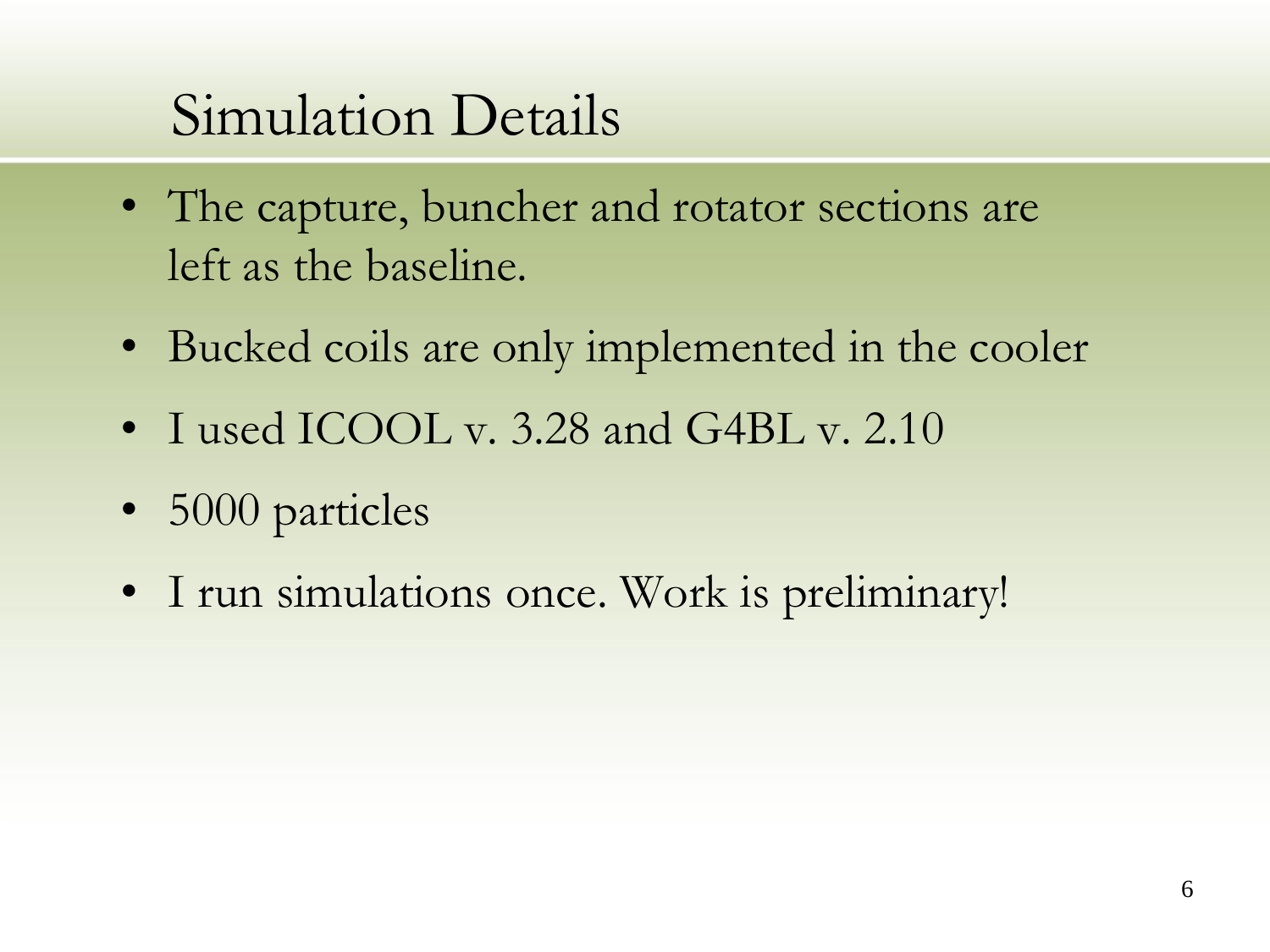## Simulation Results (ICOOL)



• The  $\mu$ /p rate within acceptance  $A_T < 30$  mm,  $A_I < 150$  mm and cut in momentum  $100 < P_Z < 300$ MeV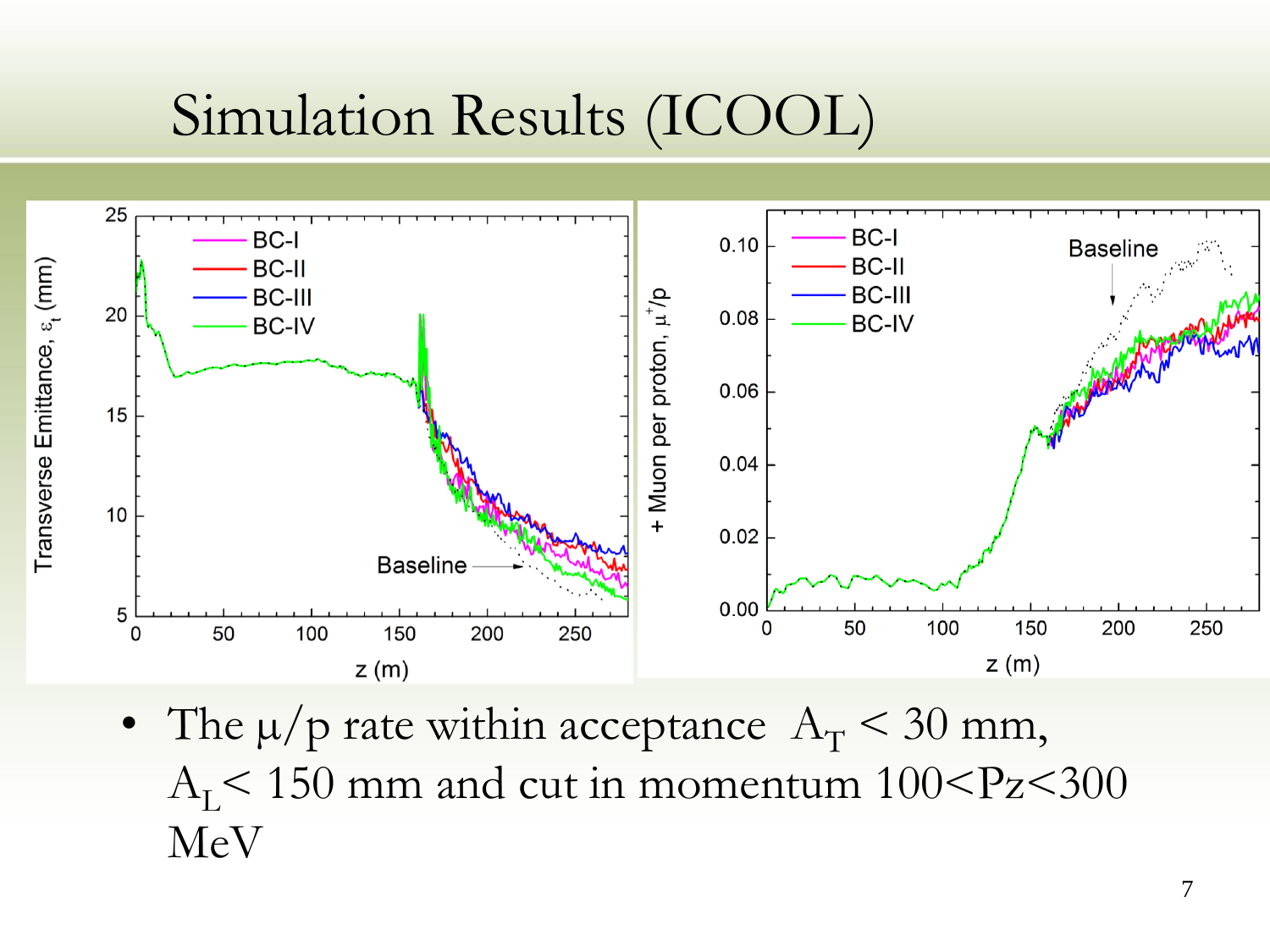#### Simulation Results (G4BL)